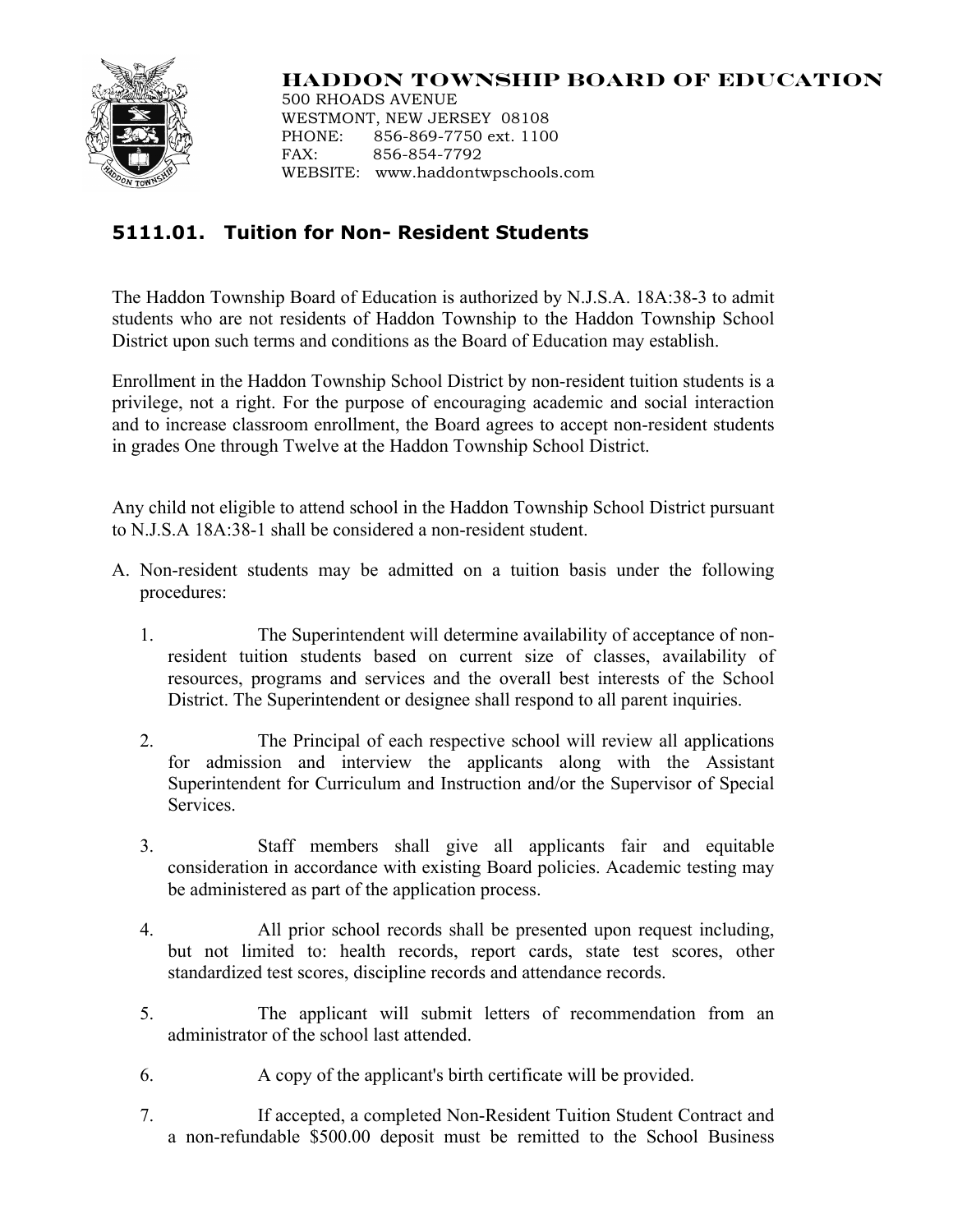Administrator/Board Secretary within ten (10) days of written notification of acceptance.

- B. Tuition for all enrolled non-resident students in grades First through Twelfth shall be according to a schedule set established by the Board that may be modified from time to time. Tuition rates and late payment fees will be established annually.
- C. Tuition payments will be made either in one lump sum payment due by September  $1<sup>st</sup>$ , or in two installments on September 1st and February 1st. The first payment must be paid before the student enters the school. A \$50.00 late fee will be assessed if the payment is not received by the 30th day of the month in which it is due. The \$50.00 late fee will be assessed and continue to accrue for each month until such time as payment is received in full for any delinquent tuition payment and any late fees incurred to date. In the event of non-payment of any charge or fee when due, the non-resident tuition student's enrollment may be canceled and the student shall be withdrawn from the Haddon Township School District immediately upon notice from the Superintendent. In addition to removal, the Board reserves the right to pursue all legal remedies available to collect any tuition and/or fees that are due. The parent will be responsible for any attorney fees and costs necessitated by any collection efforts.
- D. The parent(s)/guardian(s) may withdraw the non-resident tuition student at any time. Appropriate student records will be forwarded to any school chosen by the parent. A final tuition bill be calculated upon removal. Once the school year begins, tuition refunds will be made on a quarterly basis. Should the non-resident tuition student attend school during any portion of a quarter (one day or more), the full tuition for that quarter is owed and no portion of that quarter's tuition will be refunded.
- E. The Board reserves the right to withdraw non-resident tuition enrollment status from any student admitted under this Policy for academic, attendance or disciplinary reasons or failure to pay tuition. If this occurs, the home district of the student will be notified.
- F. Non-resident tuition students are admitted under the expectation that their educational needs can be addressed within the amount of tuition they are asked to pay. Should it be determined at any time that this is not so, the Board reserves the right to withdraw non-resident tuition students or request supplemental fees for the program.
- G. The parents of non-resident tuition students will be responsible for transportation at their sole expense.
- H. Non-resident tuition students shall maintain appropriate academic, attendance and behavior standards and adhere to school disciplinary requirements set forth in the applicable student code of conduct. In the event a student fails to do so, the Superintendent may terminate the enrollment of the student upon written